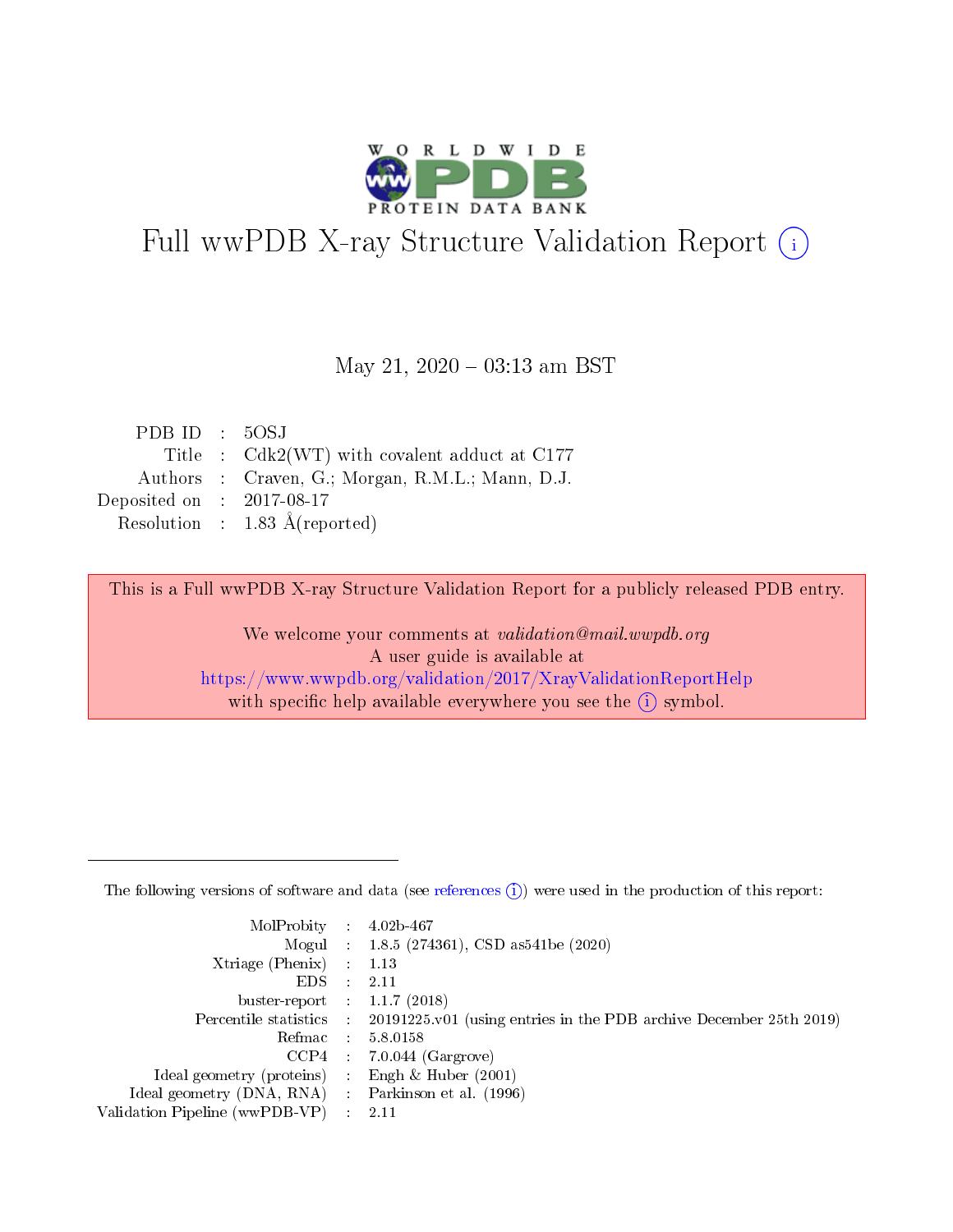# 1 [O](https://www.wwpdb.org/validation/2017/XrayValidationReportHelp#overall_quality)verall quality at a glance  $(i)$

The following experimental techniques were used to determine the structure: X-RAY DIFFRACTION

The reported resolution of this entry is 1.83 Å.

Percentile scores (ranging between 0-100) for global validation metrics of the entry are shown in the following graphic. The table shows the number of entries on which the scores are based.



| Metric                | Whole archive<br>$(\#\text{Entries})$ | Similar resolution<br>$(\#\text{Entries},\,\text{resolution}\,\,\text{range}(\textup{\AA}))$ |
|-----------------------|---------------------------------------|----------------------------------------------------------------------------------------------|
| $R_{free}$            | 130704                                | $4003(1.86-1.82)$                                                                            |
| Clashscore            | 141614                                | $4233(1.86-1.82)$                                                                            |
| Ramachandran outliers | 138981                                | $\overline{4185}$ (1.86-1.82)                                                                |
| Sidechain outliers    | 138945                                | $4186(1.86-1.82)$                                                                            |
| RSRZ outliers         | 127900                                | $3957(1.86-1.82)$                                                                            |

The table below summarises the geometric issues observed across the polymeric chains and their fit to the electron density. The red, orange, yellow and green segments on the lower bar indicate the fraction of residues that contain outliers for  $>=3, 2, 1$  and 0 types of geometric quality criteria respectively. A grey segment represents the fraction of residues that are not modelled. The numeric value for each fraction is indicated below the corresponding segment, with a dot representing fractions  $\epsilon=5\%$  The upper red bar (where present) indicates the fraction of residues that have poor fit to the electron density. The numeric value is given above the bar.

| Mol | $\cap$ hain | Length | Quality of chain |    |  |  |  |  |  |
|-----|-------------|--------|------------------|----|--|--|--|--|--|
|     |             |        | %                |    |  |  |  |  |  |
|     |             | 303    | 88%              | 7% |  |  |  |  |  |

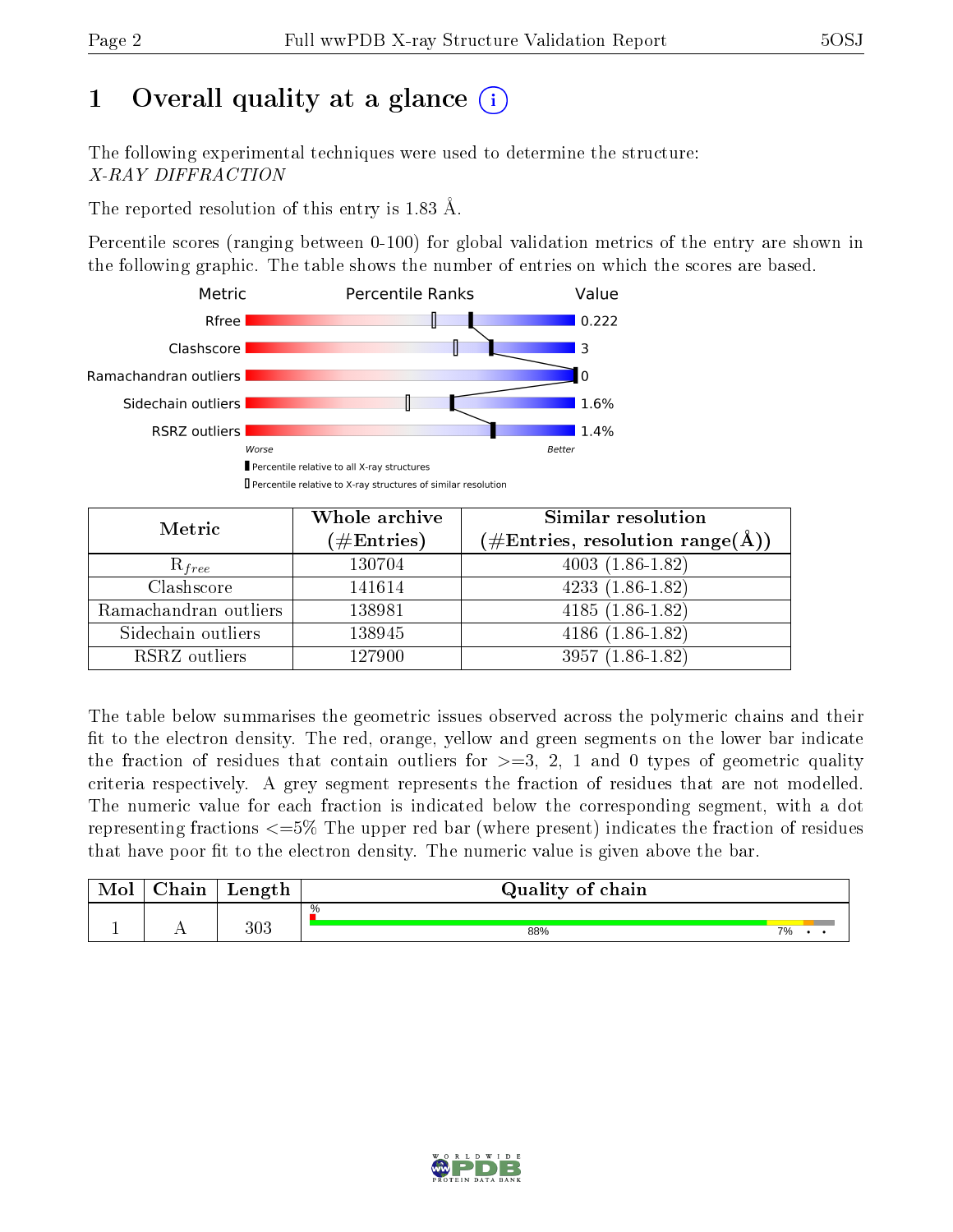# 2 Entry composition (i)

There are 3 unique types of molecules in this entry. The entry contains 2618 atoms, of which 0 are hydrogens and 0 are deuteriums.

In the tables below, the ZeroOcc column contains the number of atoms modelled with zero occupancy, the AltConf column contains the number of residues with at least one atom in alternate conformation and the Trace column contains the number of residues modelled with at most 2 atoms.

Molecule 1 is a protein called Cyclin-dependent kinase 2.

| Mol | Chain | Residues | Atoms          |     |     |     | $\text{ZeroOcc} \mid \text{AltConf} \mid \text{Trace}$ |  |  |
|-----|-------|----------|----------------|-----|-----|-----|--------------------------------------------------------|--|--|
|     |       | 292      | $\text{Total}$ | 506 | 391 | 406 |                                                        |  |  |

There are 5 discrepancies between the modelled and reference sequences:

| Chain | Residue | Modelled   | Actual | Comment        | Reference         |
|-------|---------|------------|--------|----------------|-------------------|
|       | -4      | GLY        |        | expression tag | <b>UNP P24941</b> |
|       | $-3$    | <b>PRO</b> |        | expression tag | <b>UNP P24941</b> |
|       | $-2$    | LEU        |        | expression tag | <b>UNP P24941</b> |
|       | $-1$    | GLY        |        | expression tag | <b>UNP P24941</b> |
|       |         | SER.       |        | expression tag | $ $ UNP P24941    |

• Molecule 2 is {tert}-butyl 4-propanoyl-2,3-dihydroquinoxaline-1-carboxylate (three-letter code: AAK) (formula:  $C_{16}H_{22}N_2O_3$ ).



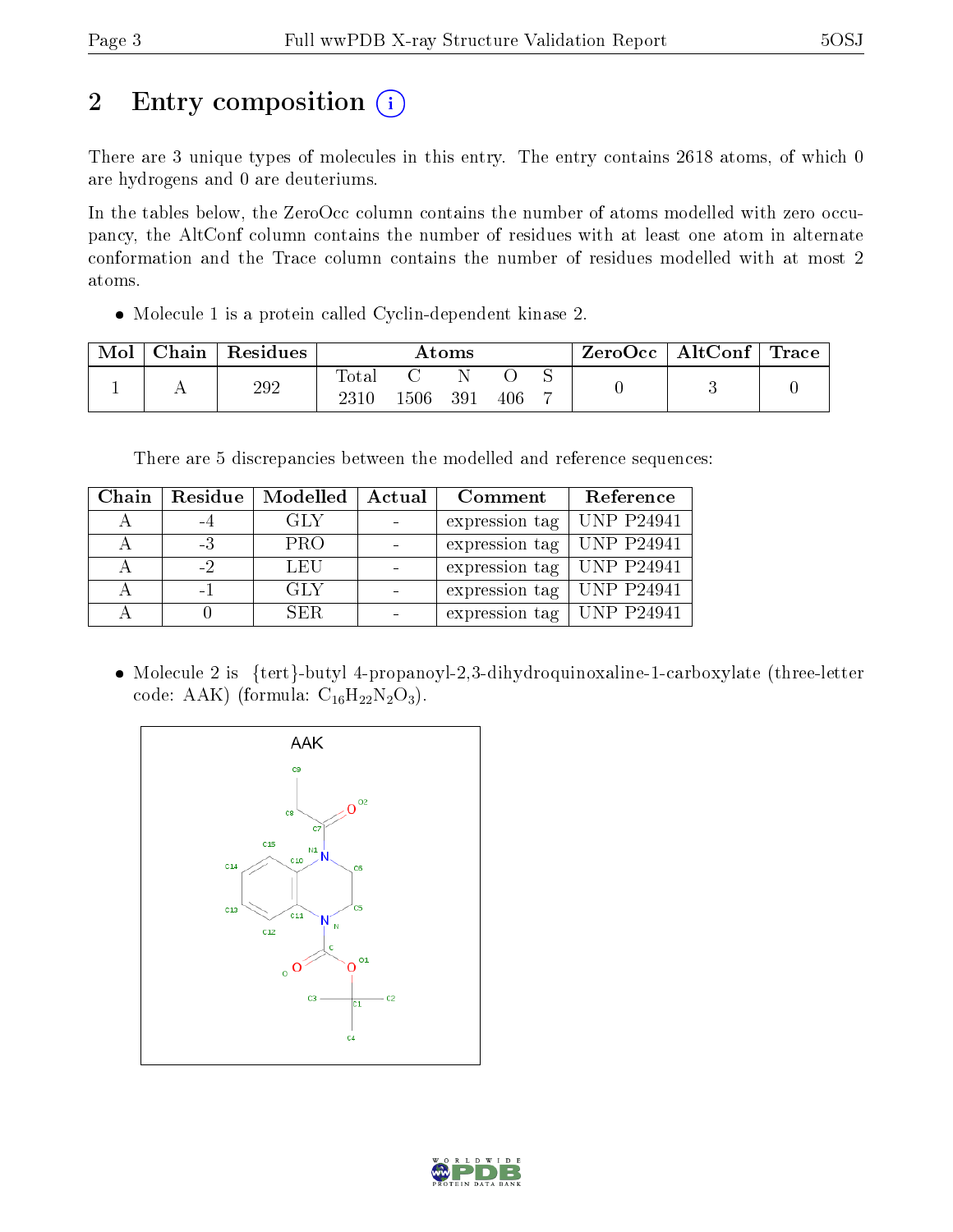|  | $\mid$ Mol $\mid$ Chain $\mid$ Residues | Atoms       |  |  |  | $ZeroOcc \   \ AltConf$ |  |
|--|-----------------------------------------|-------------|--|--|--|-------------------------|--|
|  |                                         | Total C N O |  |  |  |                         |  |

 $\bullet\,$  Molecule 3 is water.

|  | $Mol$   Chain   Residues | Atoms                | $\rm ZeroOcc \mid AltConf$ |  |
|--|--------------------------|----------------------|----------------------------|--|
|  | 287                      | Total<br>-287<br>997 |                            |  |

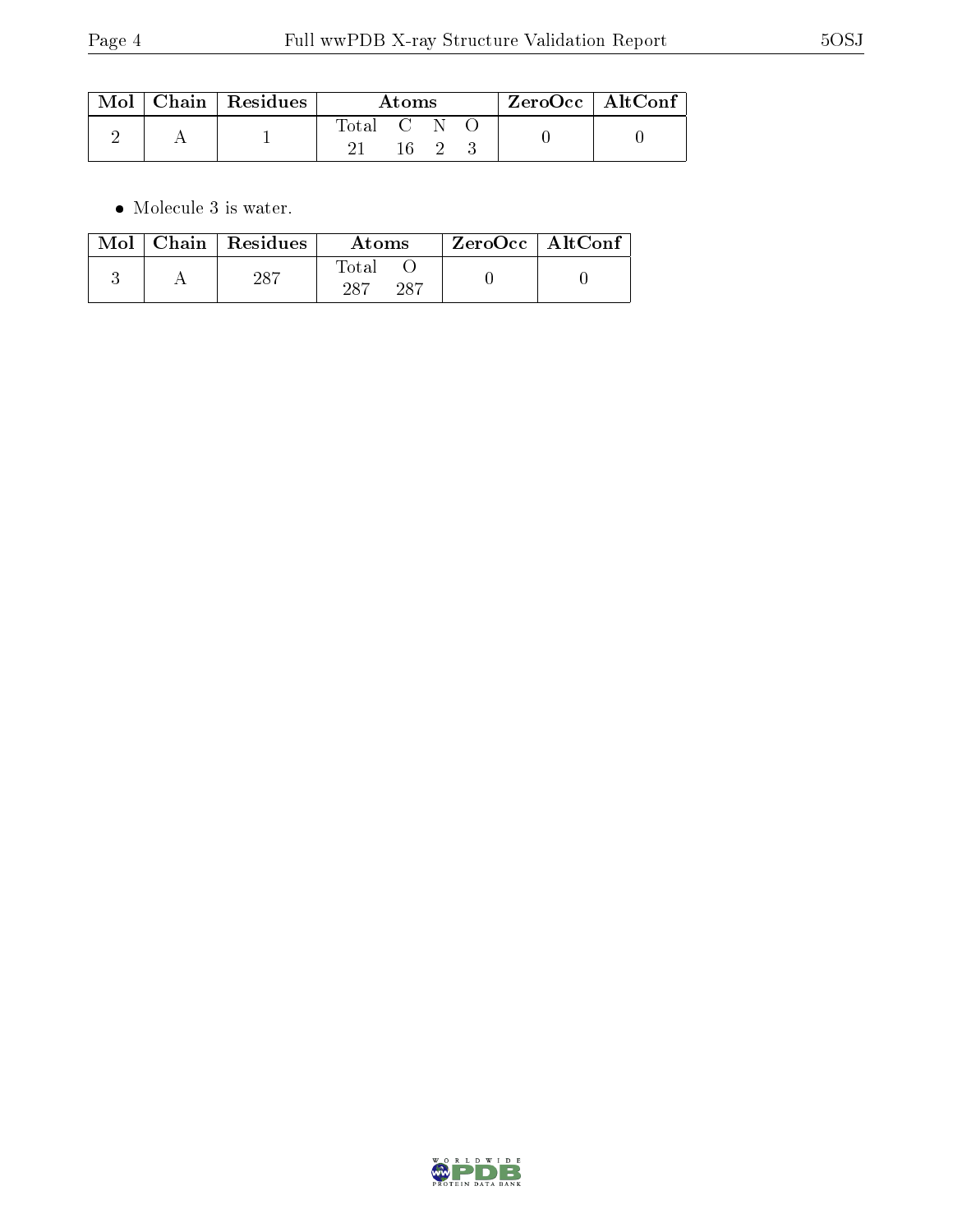# 3 Residue-property plots  $(i)$

These plots are drawn for all protein, RNA and DNA chains in the entry. The first graphic for a chain summarises the proportions of the various outlier classes displayed in the second graphic. The second graphic shows the sequence view annotated by issues in geometry and electron density. Residues are color-coded according to the number of geometric quality criteria for which they contain at least one outlier: green  $= 0$ , yellow  $= 1$ , orange  $= 2$  and red  $= 3$  or more. A red dot above a residue indicates a poor fit to the electron density (RSRZ  $> 2$ ). Stretches of 2 or more consecutive residues without any outlier are shown as a green connector. Residues present in the sample, but not in the model, are shown in grey.



• Molecule 1: Cyclin-dependent kinase 2

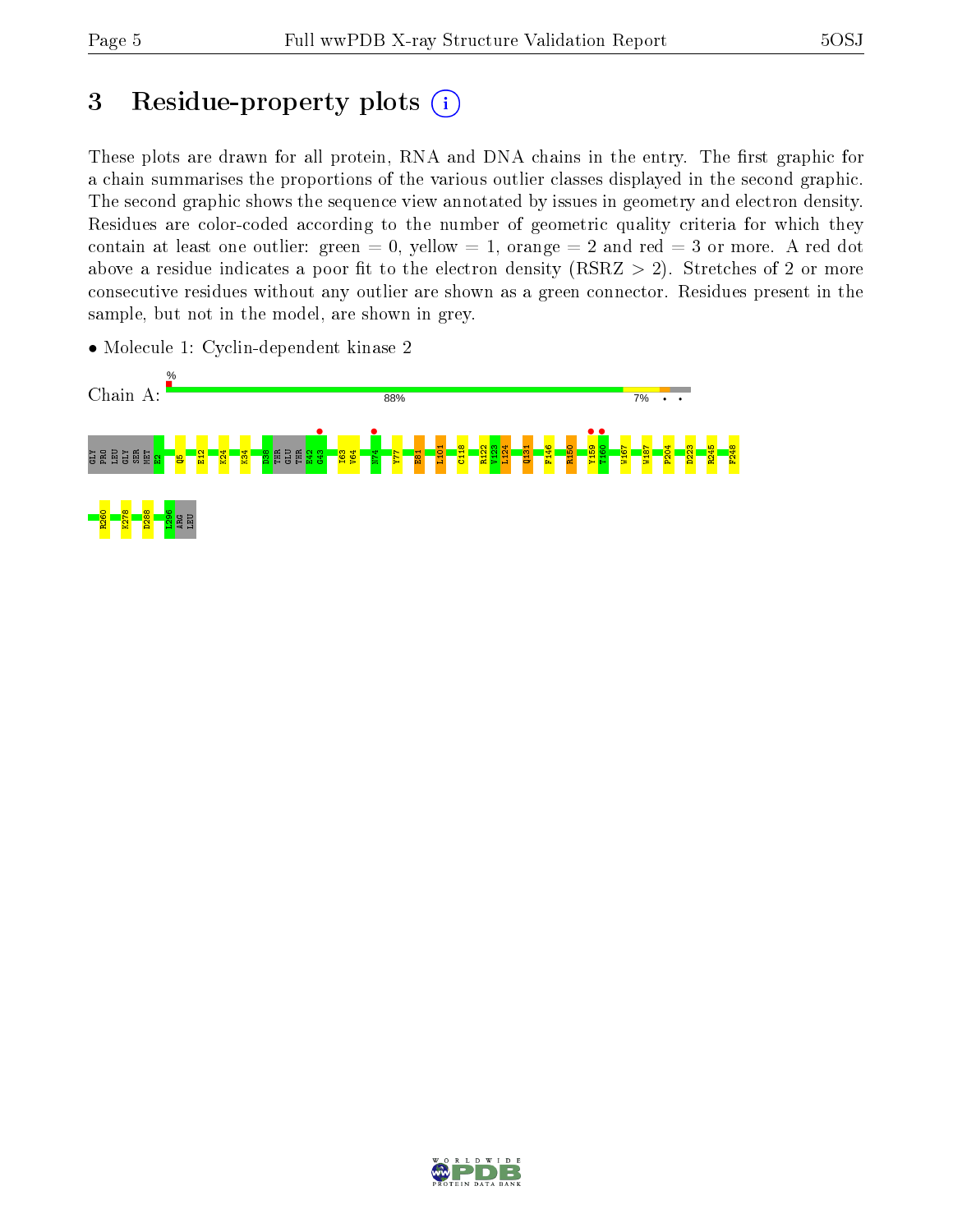# 4 Data and refinement statistics  $(i)$

| Property                                                             | Value                                                       | Source     |
|----------------------------------------------------------------------|-------------------------------------------------------------|------------|
| Space group                                                          | P 21 21 21                                                  | Depositor  |
| Cell constants                                                       | $71.11\text{\AA}$<br>$53.92\text{\AA}$<br>$72.25\text{\AA}$ |            |
| a, b, c, $\alpha$ , $\beta$ , $\gamma$                               | $90.00^\circ$<br>$90.00^\circ$<br>$90.00^\circ$             | Depositor  |
| Resolution $(A)$                                                     | 50.30<br>$-1.83$                                            | Depositor  |
|                                                                      | 43.21<br>1.83<br>$\equiv$                                   | <b>EDS</b> |
| % Data completeness                                                  | $99.8(50.30-1.83)$                                          | Depositor  |
| (in resolution range)                                                | 99.9 (43.21-1.83)                                           | <b>EDS</b> |
| $\mathrm{R}_{merge}$                                                 | 0.03                                                        | Depositor  |
| $\mathrm{R}_{sym}$                                                   | (Not available)                                             | Depositor  |
| $\sqrt{I/\sigma}(I) > 1$                                             | $2.74$ (at 1.83Å)                                           | Xtriage    |
| Refinement program                                                   | <b>REFMAC 5.8.0158</b>                                      | Depositor  |
|                                                                      | $0.174$ , $0.222$                                           | Depositor  |
| $R, R_{free}$                                                        | 0.174<br>0.222<br>$\mathcal{A}$                             | DCC        |
| $R_{free}$ test set                                                  | 1335 reflections $(5.32\%)$                                 | wwPDB-VP   |
| Wilson B-factor $(A^2)$                                              | 19.4                                                        | Xtriage    |
| Anisotropy                                                           | 0.128                                                       | Xtriage    |
| Bulk solvent $k_{sol}(e/\mathring{A}^3)$ , $B_{sol}(\mathring{A}^2)$ | $0.32$ , 49.8                                               | <b>EDS</b> |
| $\overline{L-test for }$ twinning <sup>2</sup>                       | $< L >$ = 0.50, $< L2$ = 0.33                               | Xtriage    |
| Estimated twinning fraction                                          | $0.007$ for $-h, l, k$                                      | Xtriage    |
| $F_o, F_c$ correlation                                               | 0.96                                                        | <b>EDS</b> |
| Total number of atoms                                                | <b>2618</b>                                                 | wwPDB-VP   |
| Average B, all atoms $(A^2)$                                         | 22.0                                                        | wwPDB-VP   |

Xtriage's analysis on translational NCS is as follows: The largest off-origin peak in the Patterson function is  $6.22\%$  of the height of the origin peak. No significant pseudotranslation is detected.

<sup>&</sup>lt;sup>2</sup>Theoretical values of  $\langle |L| \rangle$ ,  $\langle L^2 \rangle$  for acentric reflections are 0.5, 0.333 respectively for untwinned datasets, and 0.375, 0.2 for perfectly twinned datasets.



<span id="page-5-1"></span><span id="page-5-0"></span><sup>1</sup> Intensities estimated from amplitudes.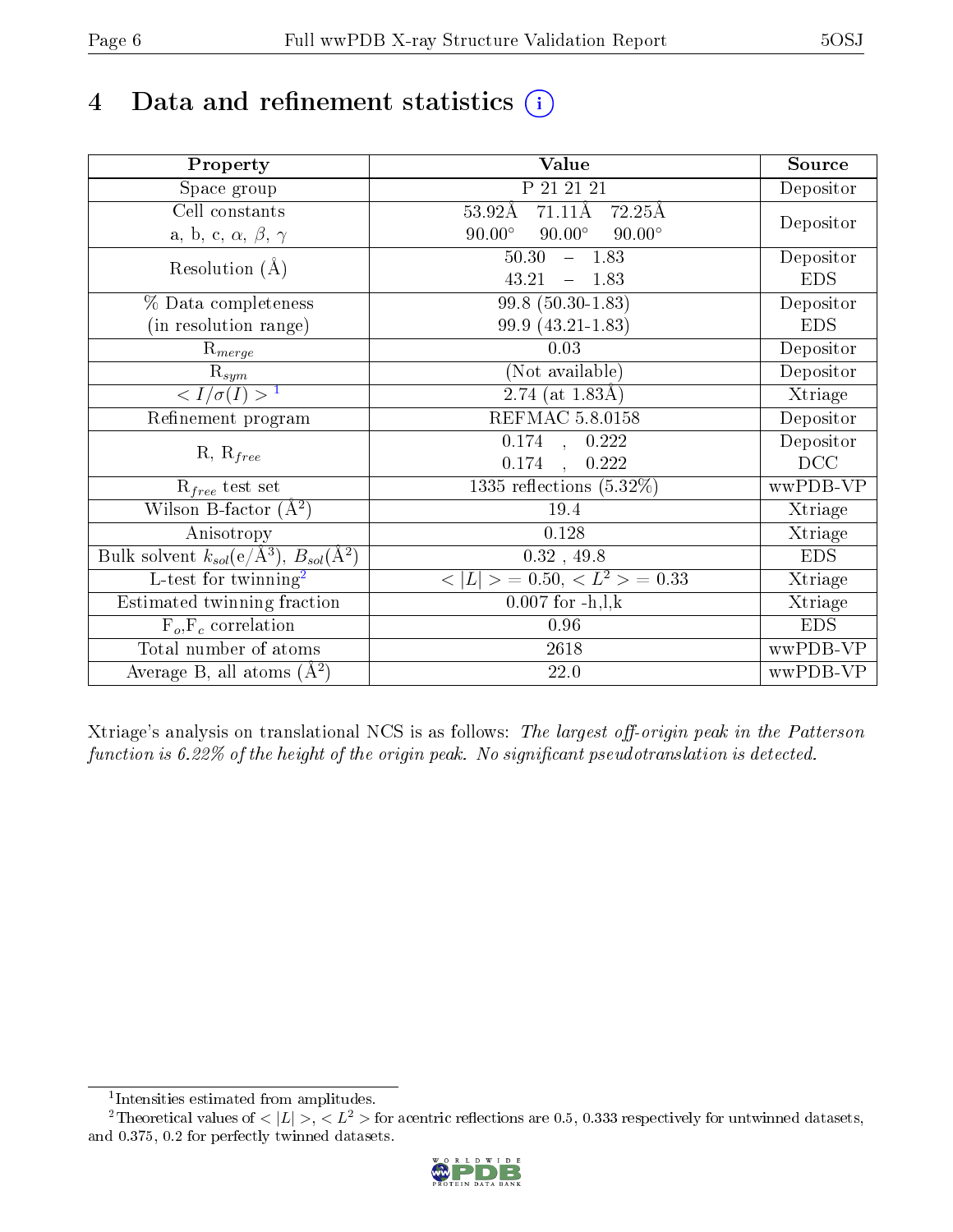# 5 Model quality  $(i)$

## 5.1 Standard geometry  $(i)$

Bond lengths and bond angles in the following residue types are not validated in this section: AAK

The Z score for a bond length (or angle) is the number of standard deviations the observed value is removed from the expected value. A bond length (or angle) with  $|Z| > 5$  is considered an outlier worth inspection. RMSZ is the root-mean-square of all Z scores of the bond lengths (or angles).

| Mol | $ $ Chain |      | Bond lengths       | Bond angles |                 |  |
|-----|-----------|------|--------------------|-------------|-----------------|--|
|     |           | RMSZ | $\# Z  > 5$        | RMSZ        | # $ Z  > 5$     |  |
|     |           | 1.04 | $4/2379$ $(0.2\%)$ | 0.98        | $8/3236(0.2\%)$ |  |

All (4) bond length outliers are listed below:

| Mol | Chain | $\operatorname{Res}$ | $\vert$ Type | Atoms    | $Z_{-}$ | Observed(A) | Ideal(A) |
|-----|-------|----------------------|--------------|----------|---------|-------------|----------|
|     |       | 131                  | <b>GLN</b>   | $CD-OE1$ | 12.85   | 1.52        | 1.24     |
|     |       | 131                  | GL N         | $CD-NE2$ | 12.24   | 1.63        | 1.32     |
|     |       | 131                  | GLN.         | $CG-CD$  | 7.59    | 1.68        | 1.51     |
|     |       | 187                  | PRP          | CZ3-CH2  | 5.77    | 1.49        | $1.40\,$ |

All (8) bond angle outliers are listed below:

| Mol | Chain | Res | <b>Type</b> | Atoms                    | Z       | Observed $(°)$ | Ideal $(°)$ |
|-----|-------|-----|-------------|--------------------------|---------|----------------|-------------|
| T   | А     | 124 | LEU         | $CB-CG-CD1$              | $-9.57$ | 94.73          | 111.00      |
|     | А     | 131 | <b>GLN</b>  | $CG$ - $CD$ - $NE2$      | $-8.85$ | 95.46          | 116.70      |
|     | A     | 150 | $\rm{ARG}$  | NE-CZ-NH <sub>2</sub>    | $-7.47$ | 116.57         | 120.30      |
|     | А     | 131 | <b>GLN</b>  | $CG$ - $CD$ - $OE1$      | 7.29    | 136.18         | 121.60      |
|     | А     | 260 | $\rm{ARG}$  | $NE$ -CZ-NH <sub>2</sub> | $-7.26$ | 116.67         | 120.30      |
|     | А     | 150 | $\rm{ARG}$  | NE-CZ-NH1                | 5.98    | 123.29         | 120.30      |
|     | А     | 223 | <b>ASP</b>  | $CB-CG-OD1$              | 5.49    | 123.24         | 118.30      |
|     | А     | 101 | LEU         | $CA$ -CB-CG              | 5.45    | 127.83         | 115.30      |

There are no chirality outliers.

There are no planarity outliers.

### $5.2$  Too-close contacts  $(i)$

In the following table, the Non-H and H(model) columns list the number of non-hydrogen atoms and hydrogen atoms in the chain respectively. The H(added) column lists the number of hydrogen

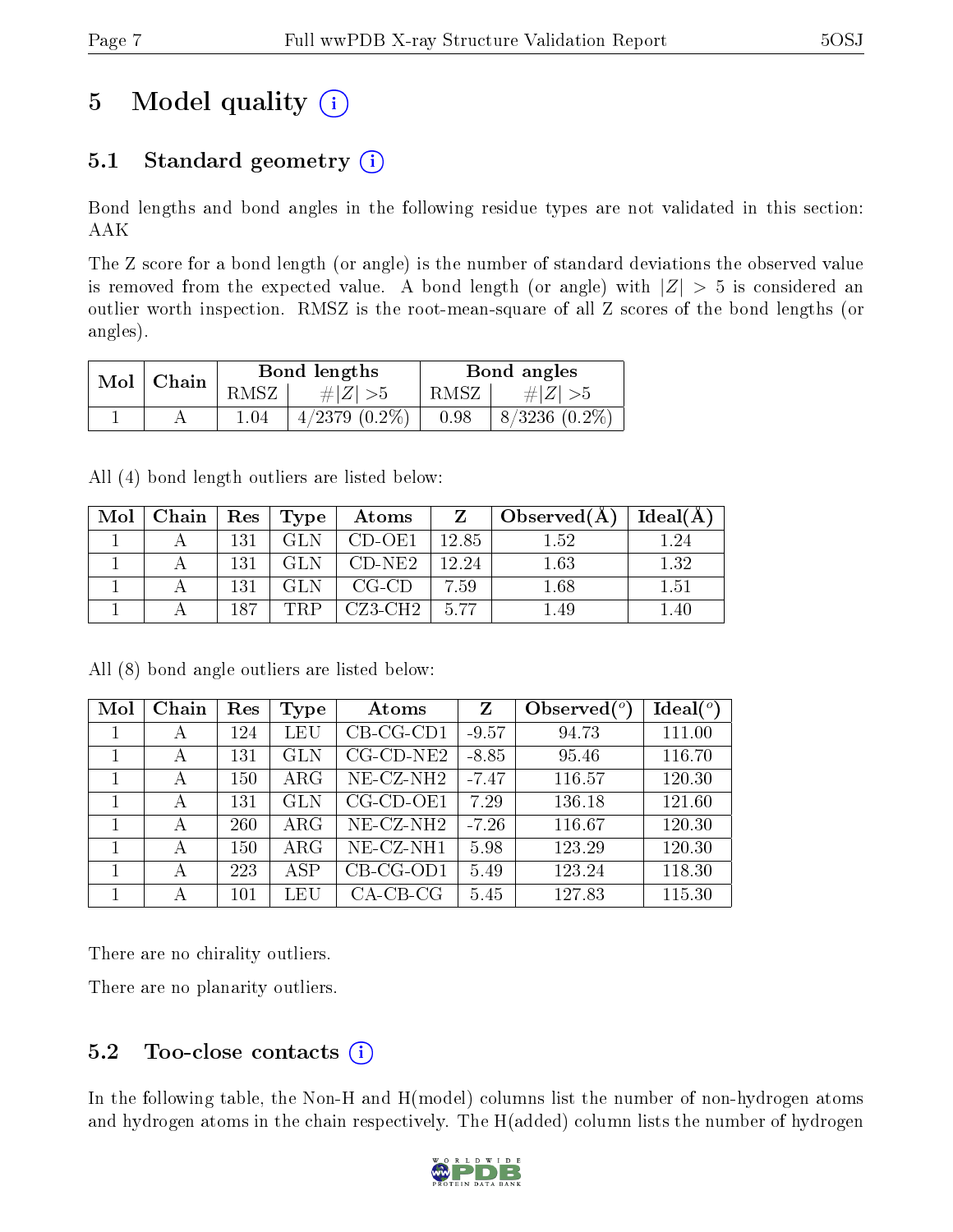| Mol |       |      | Chain   Non-H   H(model)   H(added)   Clashes   Symm-Clashes |
|-----|-------|------|--------------------------------------------------------------|
|     | 2310  | 2312 |                                                              |
|     |       |      |                                                              |
|     | - 287 |      |                                                              |
|     | 2618  |      |                                                              |

atoms added and optimized by MolProbity. The Clashes column lists the number of clashes within the asymmetric unit, whereas Symm-Clashes lists symmetry related clashes.

The all-atom clashscore is defined as the number of clashes found per 1000 atoms (including hydrogen atoms). The all-atom clashscore for this structure is 3.

All (15) close contacts within the same asymmetric unit are listed below, sorted by their clash magnitude.

| Atom-1             | Atom-2                        | Interatomic    | Clash         |
|--------------------|-------------------------------|----------------|---------------|
|                    |                               | distance $(A)$ | overlap $(A)$ |
| 1: A:5: GLN:CB     | 1: A:24: LYS:HE3              | 2.15           | 0.77          |
| 1:A:12:GLU:OE1     | 1: A: 159: TYR: OH            | 2.02           | 0.76          |
| 1:A:63[B]:ILE:HD11 | 1: A:118: CYS:SG              | 2.28           | 0.74          |
| 1: A: 124: LEU: H  | $1: A:150:ARG:\overline{NH2}$ | 1.96           | 0.64          |
| 1:A:288:ASP:OD2    | 3:A:401:HOH:O                 | 2.17           | 0.60          |
| 1:A:278:LYS:HE2    | 3:A:556:HOH:O                 | 2.03           | 0.59          |
| 1:A:63[B]:ILE:CD1  | 1: A:118: CYS:SG              | 2.95           | 0.55          |
| 1:A:245:ARG:NH2    | 1: A:248:PHE:HE1              | 2.06           | 0.53          |
| 1: A:124:LEU:HD12  | 1: A: 124: LEU: C             | 2.31           | 0.51          |
| 1: A: 124: LEU: HG | 1: A:150:ARG:NH2              | 2.26           | 0.51          |
| 1: A:34:LYS:HD2    | 1: A:77:TYR:HE1               | 1.77           | 0.50          |
| 1: A:131: GLN: HG3 | 3:A:572:HOH:O                 | 2.12           | 0.49          |
| 1:A:124:LEU:H      | 1: A:150:ARG:HH22             | 1.64           | 0.44          |
| 1: A:64: VAL: HG13 | $1:$ A:81:GLU:HG2             | 2.03           | 0.41          |
| 1:A:167:TRP:CD1    | 1: A:204:PRO:HA               | 2.56           | 0.41          |

There are no symmetry-related clashes.

### 5.3 Torsion angles (i)

#### 5.3.1 Protein backbone (i)

In the following table, the Percentiles column shows the percent Ramachandran outliers of the chain as a percentile score with respect to all X-ray entries followed by that with respect to entries of similar resolution.

The Analysed column shows the number of residues for which the backbone conformation was analysed, and the total number of residues.

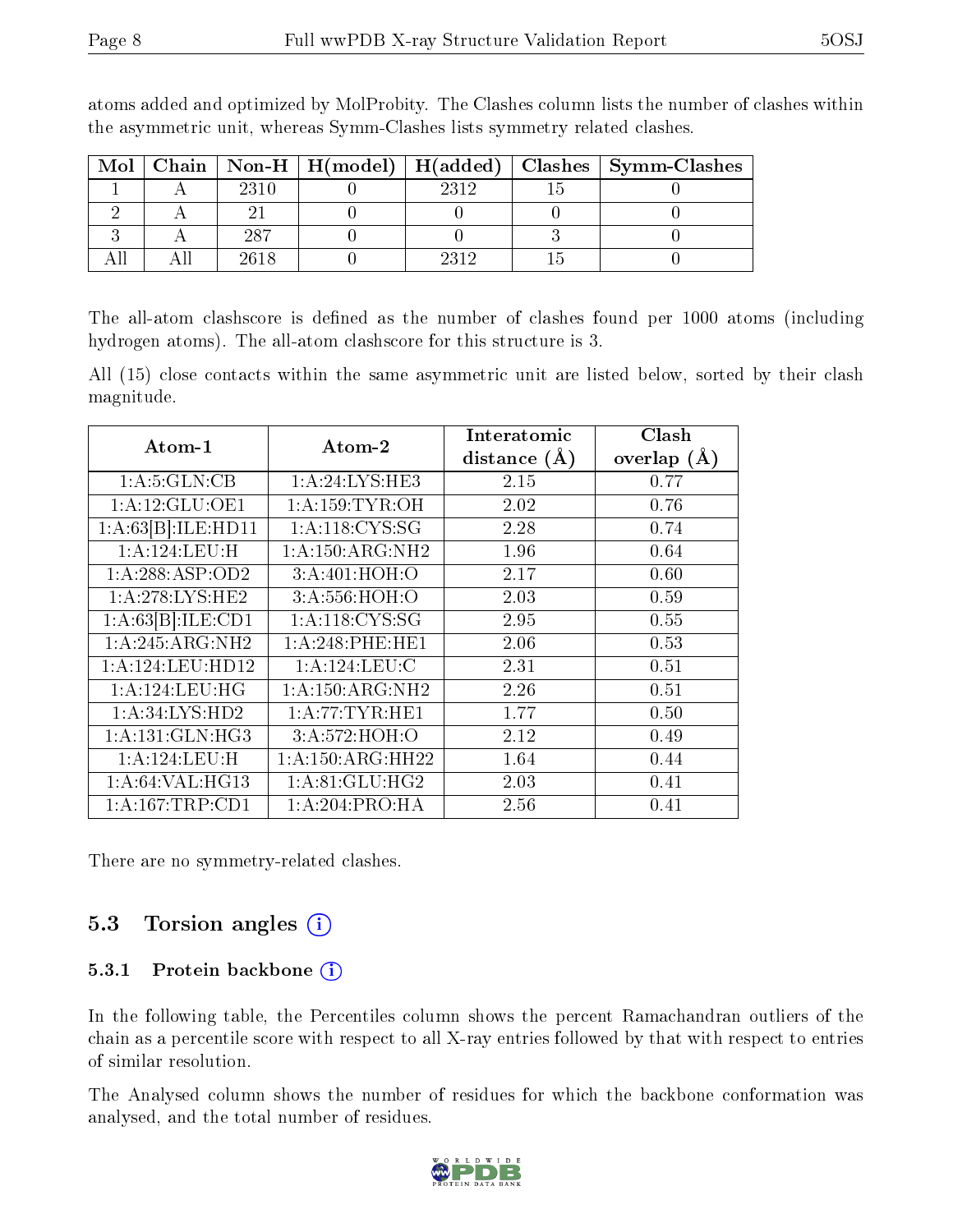| Mol   Chain | Analysed                              |  | Favoured   Allowed   Outliers   Percentiles                                        |  |
|-------------|---------------------------------------|--|------------------------------------------------------------------------------------|--|
|             | $291/303(96\%)$   289 (99\%)   2(1\%) |  | $\begin{array}{ c c c c c }\n\hline\n\multicolumn{1}{ c }{100} & 100\n\end{array}$ |  |

There are no Ramachandran outliers to report.

#### $5.3.2$  Protein sidechains  $(i)$

In the following table, the Percentiles column shows the percent sidechain outliers of the chain as a percentile score with respect to all X-ray entries followed by that with respect to entries of similar resolution.

The Analysed column shows the number of residues for which the sidechain conformation was analysed, and the total number of residues.

| Mol   Chain | Analysed Rotameric   Outliers   Percentiles |  |                                                                         |  |
|-------------|---------------------------------------------|--|-------------------------------------------------------------------------|--|
|             | $246/266$ (92\%)   242 (98\%)   4 (2\%)     |  | $\begin{array}{ c c c c c }\hline 62 & \ldots \hline \end{array}$<br>49 |  |

All (4) residues with a non-rotameric sidechain are listed below:

| Mol | Chain | Res | Type       |
|-----|-------|-----|------------|
|     |       |     | <b>GLU</b> |
|     |       | 101 | LEU        |
|     |       | 122 | $\rm{ARG}$ |
|     |       | 146 | PHE        |

Some sidechains can be flipped to improve hydrogen bonding and reduce clashes. There are no such sidechains identified.

#### $5.3.3$  RNA  $(i)$

There are no RNA molecules in this entry.

### 5.4 Non-standard residues in protein, DNA, RNA chains  $(i)$

There are no non-standard protein/DNA/RNA residues in this entry.

#### 5.5 Carbohydrates  $(i)$

There are no carbohydrates in this entry.

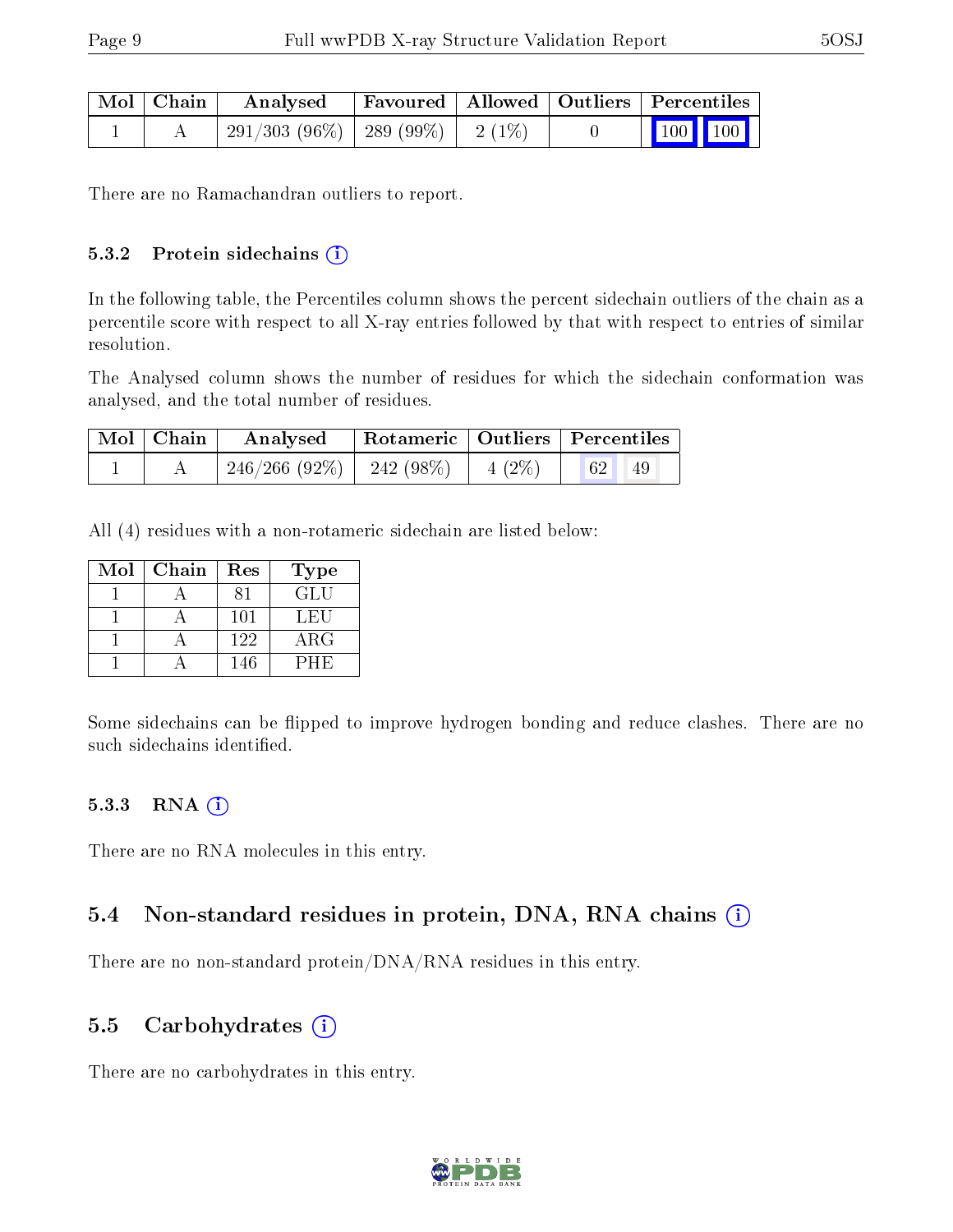### 5.6 Ligand geometry (i)

1 ligand is modelled in this entry.

In the following table, the Counts columns list the number of bonds (or angles) for which Mogul statistics could be retrieved, the number of bonds (or angles) that are observed in the model and the number of bonds (or angles) that are dened in the Chemical Component Dictionary. The Link column lists molecule types, if any, to which the group is linked. The Z score for a bond length (or angle) is the number of standard deviations the observed value is removed from the expected value. A bond length (or angle) with  $|Z| > 2$  is considered an outlier worth inspection. RMSZ is the root-mean-square of all Z scores of the bond lengths (or angles).

| Mol<br>Type |     | Chain | Res | ${\rm Link}$ | Bond lengths |      |         | Bond angles |      |               |
|-------------|-----|-------|-----|--------------|--------------|------|---------|-------------|------|---------------|
|             |     |       |     |              | Counts-      | RMSZ | #Z  > 2 | Counts      | RMSZ | $\pm  Z  > 2$ |
|             | AAK |       | 301 |              | 22, 22, 22   | 2.19 | 4(18%)  | 130,32,32   | 2.29 | $14(46\%)$    |

In the following table, the Chirals column lists the number of chiral outliers, the number of chiral centers analysed, the number of these observed in the model and the number defined in the Chemical Component Dictionary. Similar counts are reported in the Torsion and Rings columns. '-' means no outliers of that kind were identified.

|       |     | $\mid$ Mol $\mid$ Type $\mid$ Chain $\mid$ Res $\mid$ Link $\mid$ Chirals $\mid$ | Torsions                 | $\parallel$ Rings |
|-------|-----|----------------------------------------------------------------------------------|--------------------------|-------------------|
| I AAK | 301 | <b>Contract Contract Contract</b>                                                | $2/15/28/28$   $0/1/2/2$ |                   |

All (4) bond length outliers are listed below:

| Mol | $\perp$ Chain $\perp$ |     | $\vert$ Res $\vert$ Type $\vert$ | $\Delta t$ oms   |         | $Z \mid Observed(A)$ | Ideal $(A)$ |
|-----|-----------------------|-----|----------------------------------|------------------|---------|----------------------|-------------|
|     |                       | 301 | AAK                              | $O1-C$           | 6.23    | 44. ا                | 1.33        |
|     |                       | 301 | AAK -                            | $C-N$            | $-3.99$ | 1.31                 | 1.37        |
|     |                       | 301 |                                  | $C10-C11$   3.97 |         | 1.47                 | $1.40\,$    |
|     |                       | 301 |                                  | $O1-C1$          | $-3.18$ | 1.42                 | .48         |

All (14) bond angle outliers are listed below:

| Mol            | Chain | Res | Type | Atoms        | Z       | Observed $(°)$ | Ideal $(^\circ)$ |
|----------------|-------|-----|------|--------------|---------|----------------|------------------|
| $\overline{2}$ | А     | 301 | AAK  | $C5-C6-N1$   | 4.40    | 118.25         | 110.88           |
| $\overline{2}$ | А     | 301 | AAK  | $C9-C8-C7$   | 4.29    | 120.66         | 112.72           |
| $\overline{2}$ | А     | 301 | AAK  | $O1-C-O$     | $-4.17$ | 119.55         | 126.40           |
| $\overline{2}$ | А     | 301 | AAK  | $C1-O1-C$    | 4.01    | 125.32         | 120.92           |
| $\overline{2}$ | А     | 301 | AAK  | $O1-C-N$     | 3.25    | 113.76         | 110.28           |
| $\overline{2}$ | А     | 301 | AAK  | $C12-C11-N$  | 3.09    | 125.72         | 121.31           |
| $\overline{2}$ | А     | 301 | AAK  | $O2-C7-C8$   | $-3.04$ | 114.94         | 121.42           |
| $\overline{2}$ | А     | 301 | AAK  | $C15-C10-N1$ | 2.96    | 125.54         | 121.31           |
| $\overline{2}$ | А     | 301 | AAK  | $C11-C10-N1$ | $-2.80$ | 115.27         | 118.92           |

Continued on next page...

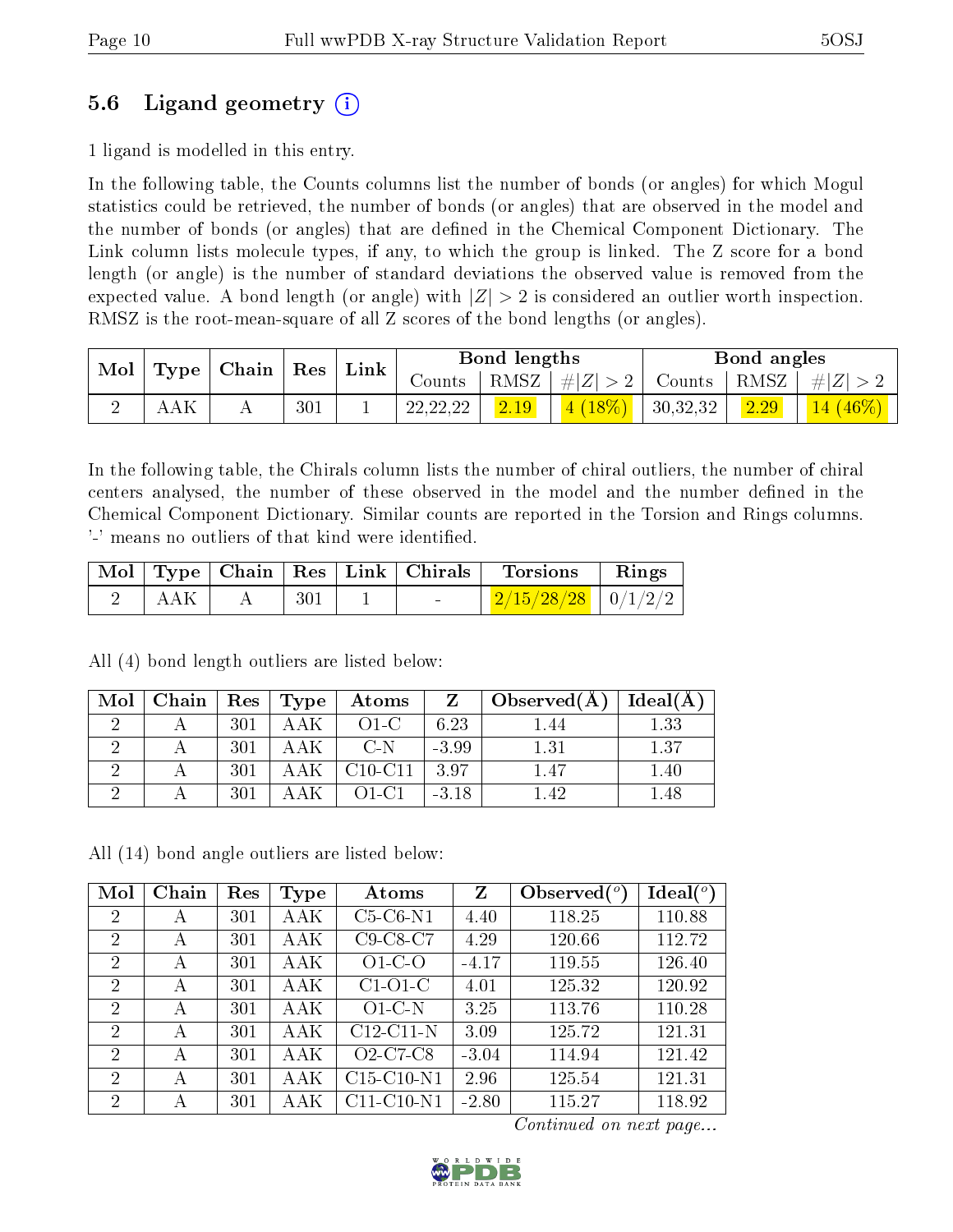| Mol           | Chain | Res | Type | Atoms       |         | Observed $(°)$ | Ideal $(°)$ |
|---------------|-------|-----|------|-------------|---------|----------------|-------------|
| $\mathcal{P}$ |       | 301 | AAK  | $C5-N-C11$  | 2.73    | 122.69         | 115.29      |
| 2             |       | 301 | AAK  | $C10-C11-N$ | $-2.46$ | 115.72         | 118.92      |
| 2             |       | 301 | AAK  | $C8-C7-N1$  | 2.43    | 121.95         | 117.99      |
| 2             |       | 301 | AAK  | $C3-C1-C4$  | 2.35    | 117.33         | 111.16      |
|               |       | 301 | ΑAΚ  | $O-C-N$     | 2.04    | 126.69         | 124.25      |

Continued from previous page...

There are no chirality outliers.

All (2) torsion outliers are listed below:

| Mol | $\mid$ Chain $\mid$ Res $\mid$ |      | Type | Atoms       |
|-----|--------------------------------|------|------|-------------|
|     |                                | -301 | AAK  | N1-C7-C8-C9 |
|     |                                | 301  | AAK  | Q2-C7-C8-C9 |

There are no ring outliers.

No monomer is involved in short contacts.

The following is a two-dimensional graphical depiction of Mogul quality analysis of bond lengths, bond angles, torsion angles, and ring geometry for all instances of the Ligand of Interest. In addition, ligands with molecular weight > 250 and outliers as shown on the validation Tables will also be included. For torsion angles, if less then 5% of the Mogul distribution of torsion angles is within 10 degrees of the torsion angle in question, then that torsion angle is considered an outlier. Any bond that is central to one or more torsion angles identified as an outlier by Mogul will be highlighted in the graph. For rings, the root-mean-square deviation (RMSD) between the ring in question and similar rings identified by Mogul is calculated over all ring torsion angles. If the average RMSD is greater than 60 degrees and the minimal RMSD between the ring in question and any Mogul-identified rings is also greater than 60 degrees, then that ring is considered an outlier. The outliers are highlighted in purple. The color gray indicates Mogul did not find sufficient equivalents in the CSD to analyse the geometry.

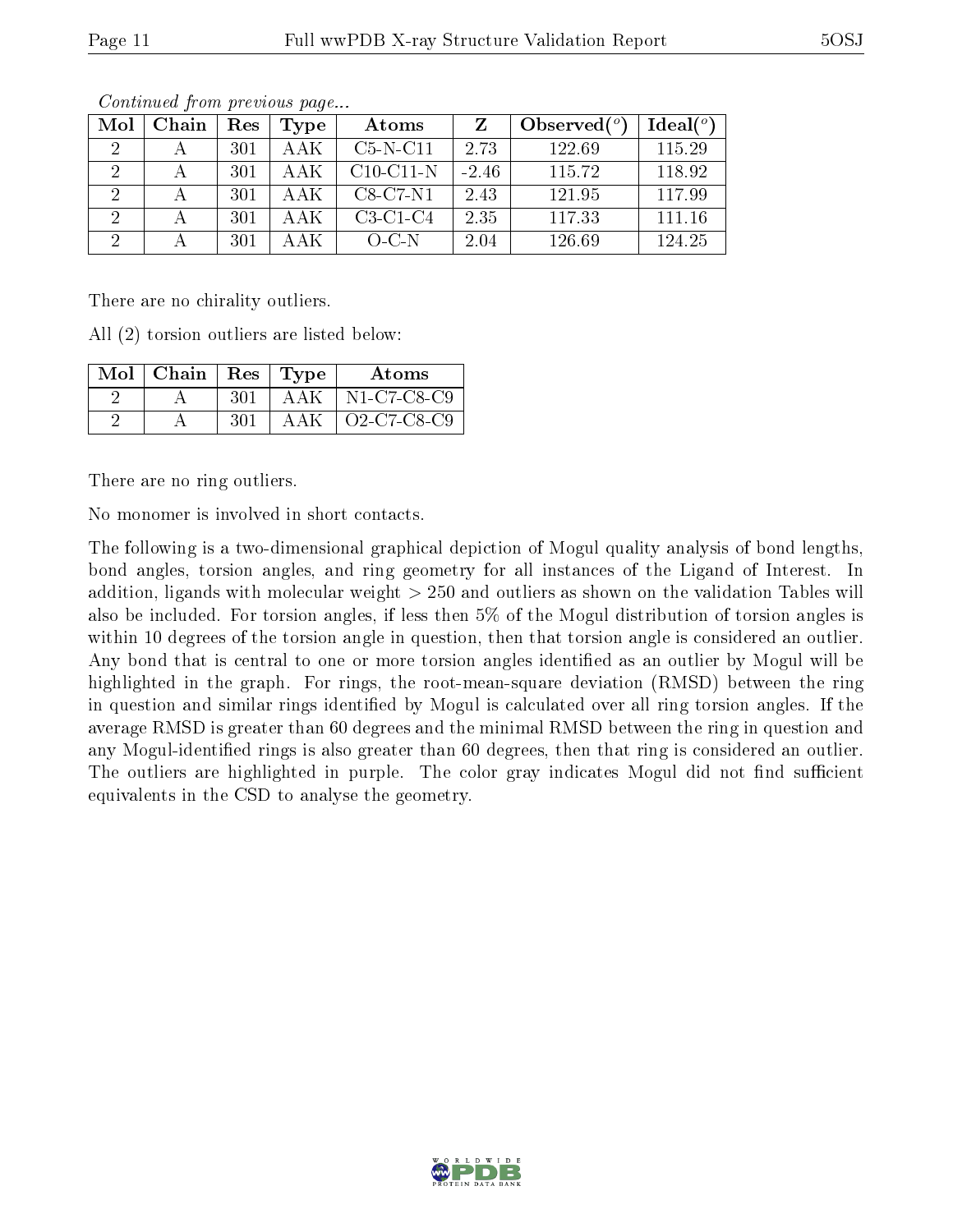

## 5.7 [O](https://www.wwpdb.org/validation/2017/XrayValidationReportHelp#nonstandard_residues_and_ligands)ther polymers (i)

There are no such residues in this entry.

## 5.8 Polymer linkage issues (i)

There are no chain breaks in this entry.

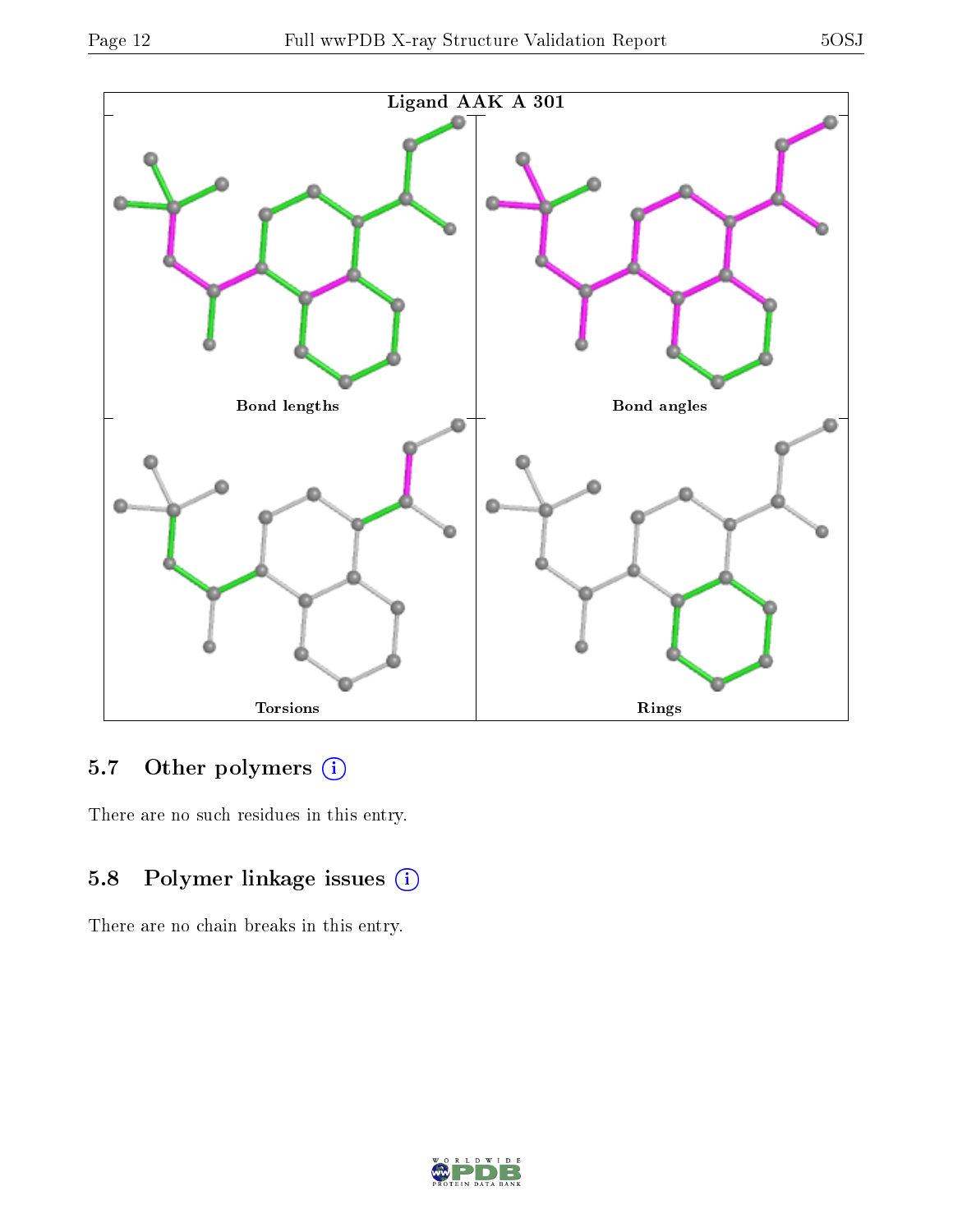## 6 Fit of model and data  $\left( \cdot \right)$

### 6.1 Protein, DNA and RNA chains (i)

In the following table, the column labelled  $#RSRZ> 2'$  contains the number (and percentage) of RSRZ outliers, followed by percent RSRZ outliers for the chain as percentile scores relative to all X-ray entries and entries of similar resolution. The OWAB column contains the minimum, median,  $95<sup>th</sup>$  percentile and maximum values of the occupancy-weighted average B-factor per residue. The column labelled  $Q < 0.9$  lists the number of (and percentage) of residues with an average occupancy less than 0.9.

| $\mid$ Mol $\mid$ Chain $\mid$ | $\vert$ Analysed $\vert$ <rsrz> <math>\vert</math></rsrz> |         | $\rm \#RSRZ{>}2$ |  |  | $\mid$ OWAB(Å <sup>2</sup> ) $\mid$ Q<0.9 |  |
|--------------------------------|-----------------------------------------------------------|---------|------------------|--|--|-------------------------------------------|--|
|                                | $\mid$ 292/303 (96\%) $\mid$                              | $-0.30$ |                  |  |  | $\mid$ 4 (1%) 75 75 10, 19, 39, 70        |  |

All (4) RSRZ outliers are listed below:

| Mol | Chain | Res<br>Type |            | <b>RSRZ</b> |  |
|-----|-------|-------------|------------|-------------|--|
|     |       | 159         | TYR.       | 3.7         |  |
|     |       | 74          | <b>ASN</b> | 2.7         |  |
|     |       | 43          | <b>GLY</b> | 2.3         |  |
|     |       | 160         | THR        | 22          |  |

### 6.2 Non-standard residues in protein, DNA, RNA chains  $(i)$

There are no non-standard protein/DNA/RNA residues in this entry.

### 6.3 Carbohydrates (i)

There are no carbohydrates in this entry.

### $6.4$  Ligands  $(i)$

In the following table, the Atoms column lists the number of modelled atoms in the group and the number defined in the chemical component dictionary. The B-factors column lists the minimum, median,  $95<sup>th</sup>$  percentile and maximum values of B factors of atoms in the group. The column labelled  $Q< 0.9$  lists the number of atoms with occupancy less than 0.9.

|     |  |                        |                                       | $\mid$ Mol $\mid$ Type $\mid$ Chain $\mid$ Res $\mid$ Atoms $\mid$ RSCC $\mid$ RSR $\mid$ B-factors(A <sup>2</sup> ) $\mid$ Q<0.9 |  |
|-----|--|------------------------|---------------------------------------|-----------------------------------------------------------------------------------------------------------------------------------|--|
| AAK |  | $301$   $21/21$   0.94 | $\begin{array}{c c} 0.10 \end{array}$ | 19.23.27.28                                                                                                                       |  |

The following is a graphical depiction of the model fit to experimental electron density of all instances of the Ligand of Interest. In addition, ligands with molecular weight  $> 250$  and outliers